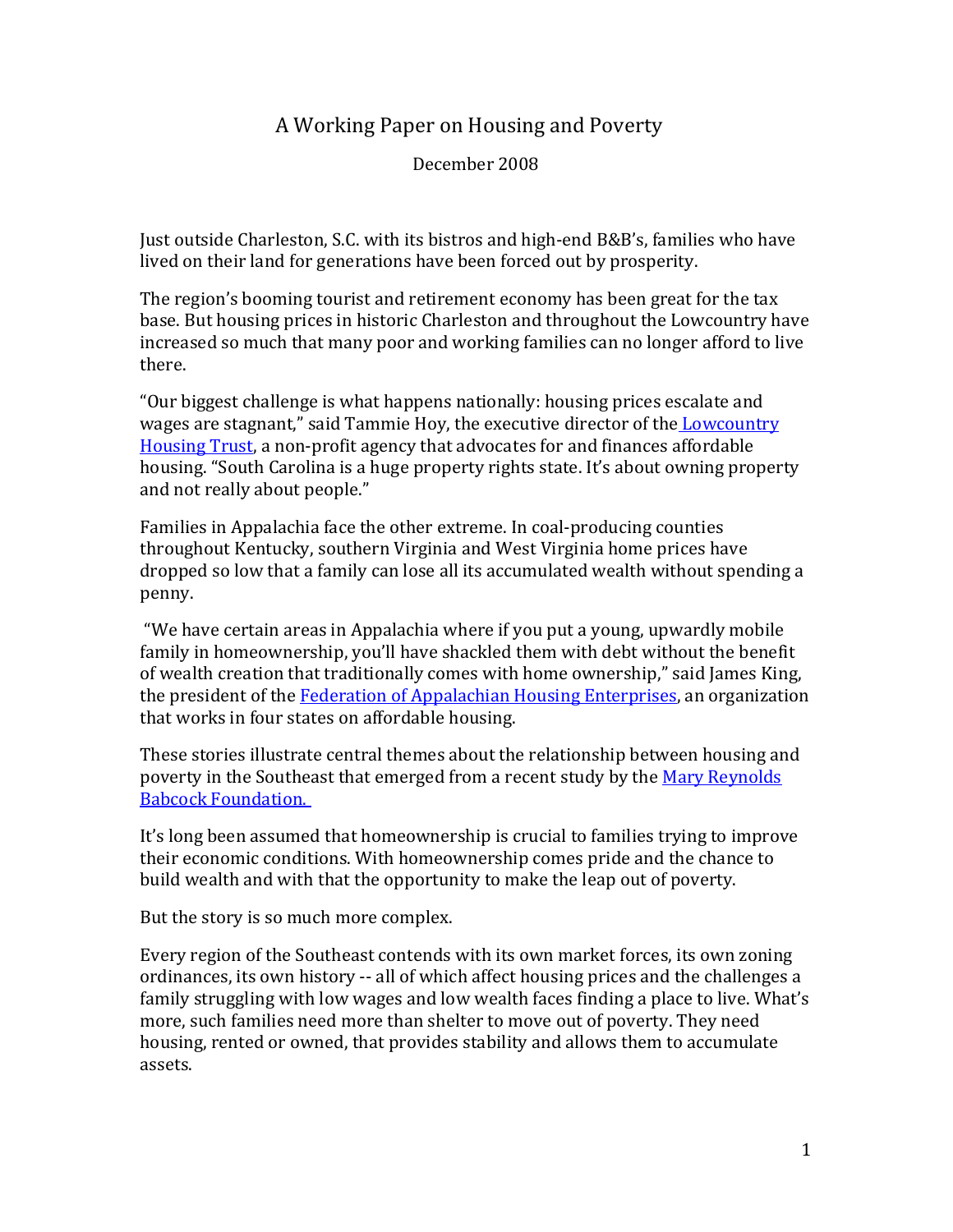#### **Learning at the Babcock Foundation**

The Mary Reynolds Babcock Foundation, based in Winston-Salem, N.C., supports organizations throughout the Southeastern US that work to help low-wealth families and communities break the cycle of poverty.

The foundation understands that there is no simple answer to reducing poverty. With that in mind, the foundation supports programs that focus on education, jobs, community development and advocacy but only when these programs work to reduce persistent poverty.

Affordable housing is not a goal in itself either, but fits the foundation's mission when it serves as a path out of poverty.

In 2008 the foundation set out to better understand which housing strategies work best to improve the economic status of low-income families. It commissioned a scan of federal and state housing policies and the scholarly research on affordable housing. In its effort to understand how people and places move out of poverty, the foundation intends to study additional pathways in the future.

The foundation has more than 10 years of experience investing in organizations that use housing as a tool for moving families out of poverty, but it wanted to know whether it needed to change any of its strategies or shift its focus.

This study produced some surprising insights and confirmed beliefs the foundation has long held about individual responsibility and community empowerment. The foundation presents the following report with the aim of sharing these lessons with other organizations and policy makers working to reduce poverty.

The foundation's review found there's been little formal research on the questions the foundation wanted answered. When is housing an asset? What is the relationship between affordable housing and other tools for reducing poverty including jobs, education and community development? How do regional and cultural differences shape housing strategies?

The foundation's consultant interviewed housing experts and leaders with organizations that work on affordable housing. The findings that emerged provide themes that explain how housing needs differ across the Southeast, why some strategies work and how foundations can help. These interviews took place at the beginning of the current housing meltdown.

#### **Stable Homes and Escaping Poverty**

Many interviewed for the study said that homeownership may be the American dream, but it's not the only way to a stable home and a meaningful step out of poverty.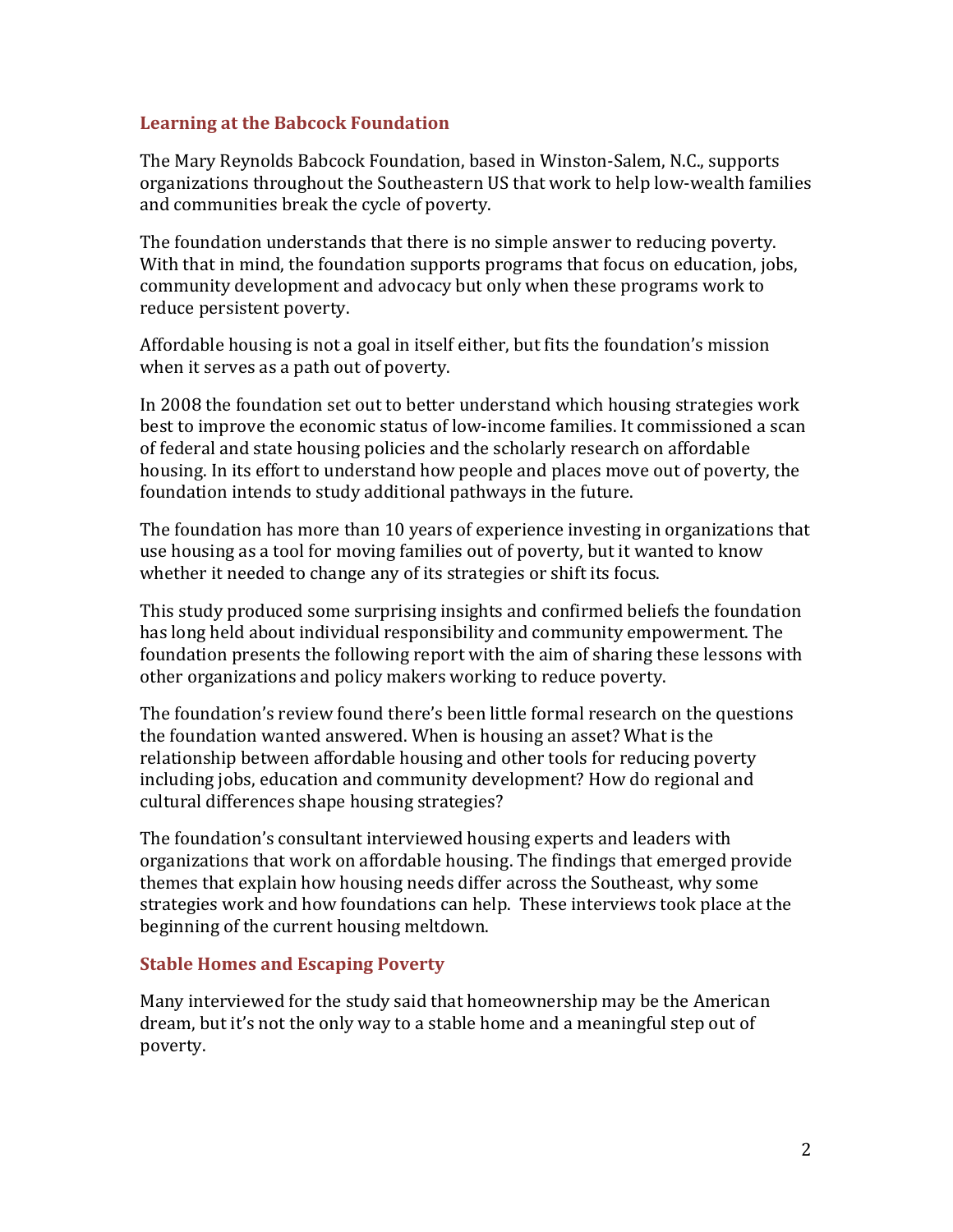"The asset-building rhetoric and research was very seductive, not that it's untrue, but a very seductive policy line," said Chris Estes, the executive director of the North [Carolina Housing Coalition.](http://www.nchousing.org/)

"What was missing in that analysis is how do you get poor people adequately prepared for ownership and what about poor people who may never be ready for homeownership or are a very long way away? It's not that homeownership is not a good thing, but it's drowned out where the greatest needs are."

In most low-wealth communities, that's an affordable place to rent.

An affordable rental apartment in a safe neighborhood can create the kind of stability a low-income family needs to get ahead. The stability means their children won't have to switch schools in the middle of the year and risk falling behind. Stability gives families the chance to save money for hard times ahead or for a down payment on a home. And it means better health and security for a family already stretched to its limits by poverty.

CONCLUSION: Stable housing, either rental or home ownership, is a fundamental building block for families moving out of poverty.

## **The Current Crisis**

Today the nation's economy is in crisis from the toxic combination of lax regulation of financial institutions, a housing boom gone bust and a recession.

Predatory lenders fed on the American dream of homeownership for all, selling high-interest loans to millions of families who could not afford the payments they agreed to make.

The fallout has crippled the economy. Credit froze, banks and insurers failed and the government stepped in with a \$700 billion bailout. Even as the crisis continues to unfold, the lessons for low-wealth families are clear.

Families bought homes they could not afford. They took on debt with escalating interest rates and terms they did not understand. And property values in high-crime neighborhoods or towns abandoned by industries lost value even when housing prices in another part of town or in the next county over rose.

Conclusion: But community-based housing organizations and community development financial institutions have developed working strategies over many years that avoid the pitfalls that turn homeownership into a trap. As Daniel Gross reported in Newsweek on November 24, 2008, "Even amid the worst housing crisis since the 1930s, many of these institutions sport healthy payback rates. They haven't bankrupted their customers or their shareholders. Nor have they rushed to Washington begging for bailouts." Families served by these organizations are holding onto what is probably their biggest financial asset—their homes.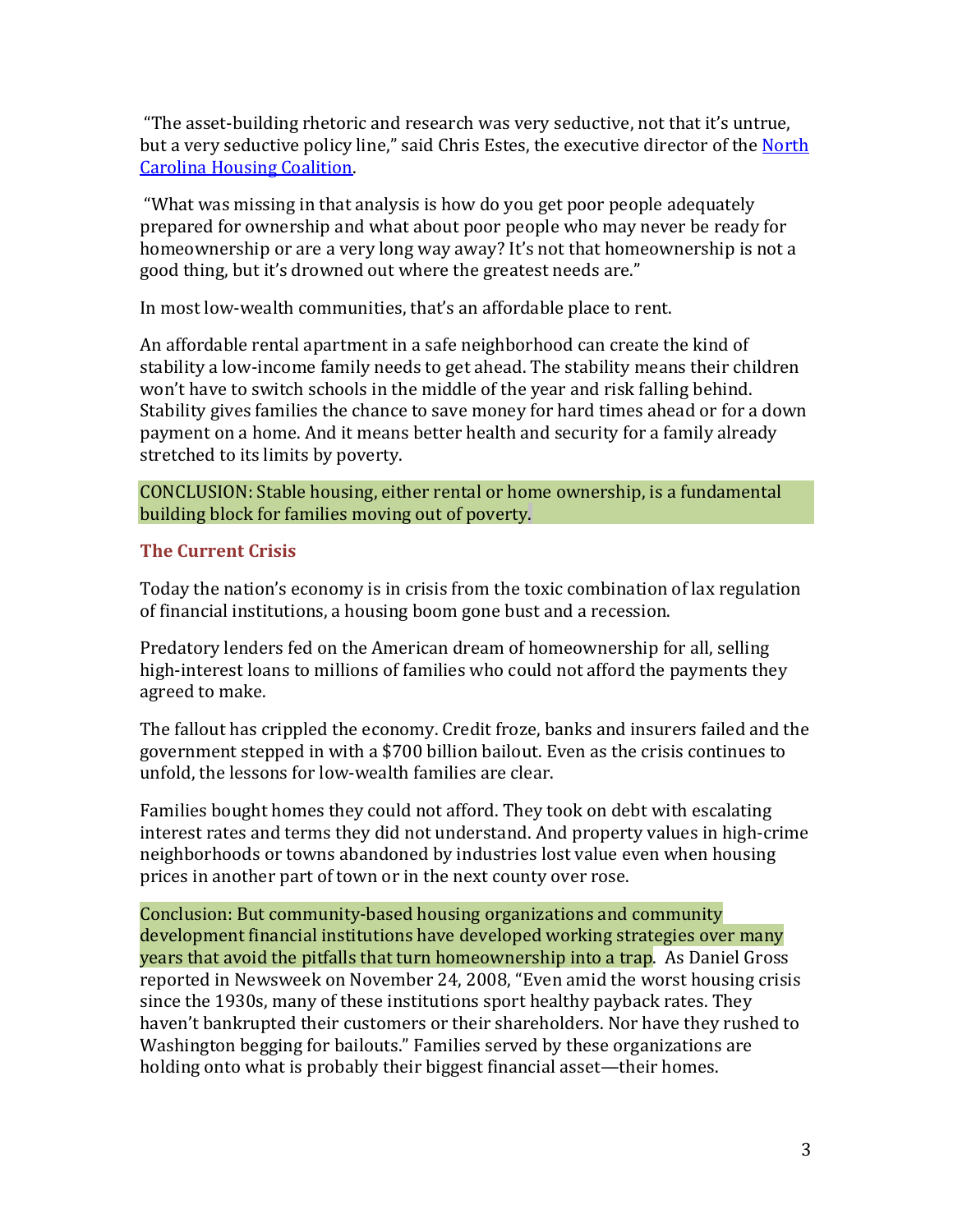With the right kinds of loan packages and counseling, families with incomes as low as \$15,000 a year can succeed in owning a home. These packages require subsidies, but the public investment pays off. The community-based organizations that evaluate loan applications carefully and provide low-cost mortgage packages combined with classes on budgeting and homeownership counseling report default rates of lower than 2 percent.

## **Federal Policy**

Federal policy has promoted homeownership as the American ideal at least since the Great Depression. The Federal Housing Administration, created in 1934, stabilized the mortgage market with insurance and regulation making homeownership possible for millions. At the end of World War II the government stepped in again to help veterans returning from the war buy homes with guaranteed loans and with those loans the American suburb flourished. The Internal Revenue Service provides the largest housing subsidy of all, through the mortgage interest deduction, which is worth thousands of dollars a year to millions of Americans. Few, however, think of the deduction as a federal housing subsidy.

During much of the 20th Century, discrimination prevented millions of Americans from taking advantage of these generous federal programs. Banks routinely denied mortgages to minority borrowers and redlined entire neighborhoods. Without a mortgage, minorities could not benefit from the interest deduction. Landlords, including federal housing officials, discriminated against minority renters, who ended up isolated in poor neighborhoods. The Fair Housing Act of 1968 ended legal discrimination, but in many communities those patterns persisted, and they continue to shape housing values and family wealth today.

During the 1950s and 60s, the federal government built thousands of subsidized apartments in large cities and small towns across the country. But these were never intended to help poor families move out of poverty. Instead, the regulations that set rental subsidies discouraged work and kept many families isolated in ghettoes for generations.

Among the federal government's primary affordable-housing programs, HOME and Community Development Block Grants provide grants to state governments to spend on projects ranging from slum clearance to multi-family housing. But over *SOLUTION: Successful home ownership programs combine counseling with low-interest loan packages that give lowwealth homeowners the chance to own a home and accumulate wealth. Here are key components for affordable housing programs that help break the cycle of poverty.*

- *Buyers have stable income.*
- *Mortgages have fixed rates, no balloon payments and low fees.*
- *Public subsidies are available for down payment and other costs.*
- *Total payments are no more than 30 percent of household income.*
- *Buyers have savings for medical expenses, home repairs and other financial emergencies.*
- *Buyers have no debts to predatory lenders for cars or payday loans.*
- *Buyers have supportive relationships with real estate and financial experts.*
- *Financial counseling is provided before and after home purchase.*
- *Legal protection exists against predatory lending.*
- *Homeowners live in safe neighborhoods with good schools and transportation.*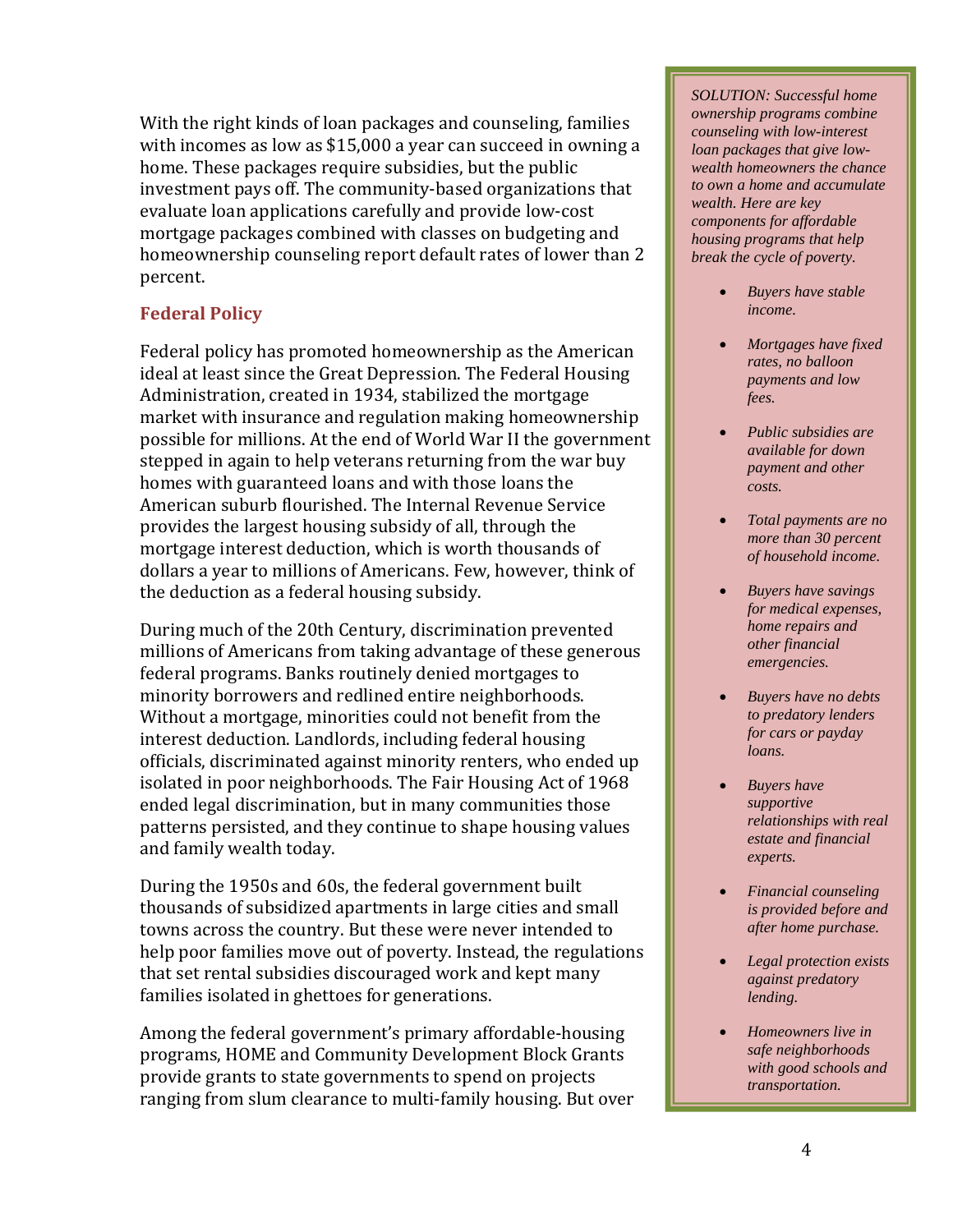the last 20 years these and other federal housing programs have declined by 75 percent. Contrast those cuts with the growth in housing subsidies provided by the mortgage-interest deduction. In 2007 alone that subsidy was worth between \$69 and \$100 billion to American homeowners.

Most of the research on affordable housing was narrow in scope, or focused on large northern cities where the results may not apply to the Southeast. Even the federal government's Hope VI program, which has redeveloped public housing neighborhoods and pushed homeownership since the 1990s, has never been evaluated to find out whether it helped the original low-income residents of those neighborhoods.

### **State and Local Policy**

States take their own approach to housing policy. Most states in the Southeast operate quasi-public agencies called housing finance agencies. These agencies administer a program of federal tax credits, which are awarded to developers who build affordable rental housing. Beyond that, state policies have little in common. For example, North Carolina and Virginia allocate their tax credits for small-scale projects to avoid high concentrations of poverty. Other states have no such restrictions.

States set different priorities too for their federal HOME funds and Community Development Block Grants (CDBG.) Some administer HOME funds through the housing finance agency, some through other state agencies.

Policies are not consistent. South Carolina, for example, uses its CDBG money for economic development instead of housing and community development. Many southern states have established a housing trust to help administer federal grants, but state funding for these trusts varies. The best-financed trust is in North Carolina, where state funding has grown from \$3 million to \$17 million a year. Louisiana taxpayers support their state's housing trust through a voluntary check-off on their state income tax return. South Carolina uses real estate transfer fees to fund its trust.

Local governments also influence affordable housing through zoning and land-use regulations. Regulations that restrict apartments to certain areas or require large lot sizes in other districts end up concentrating affordable housing. Such economic segregation isolates low-wealth families in neighborhoods often troubled by failing schools, high crime and few jobs.

Local policies can have unintended consequences for poor and working families. When several local governments in the greater Charleston area froze new development in an effort to control rapid growth, rental prices increased in a region already short of affordable housing.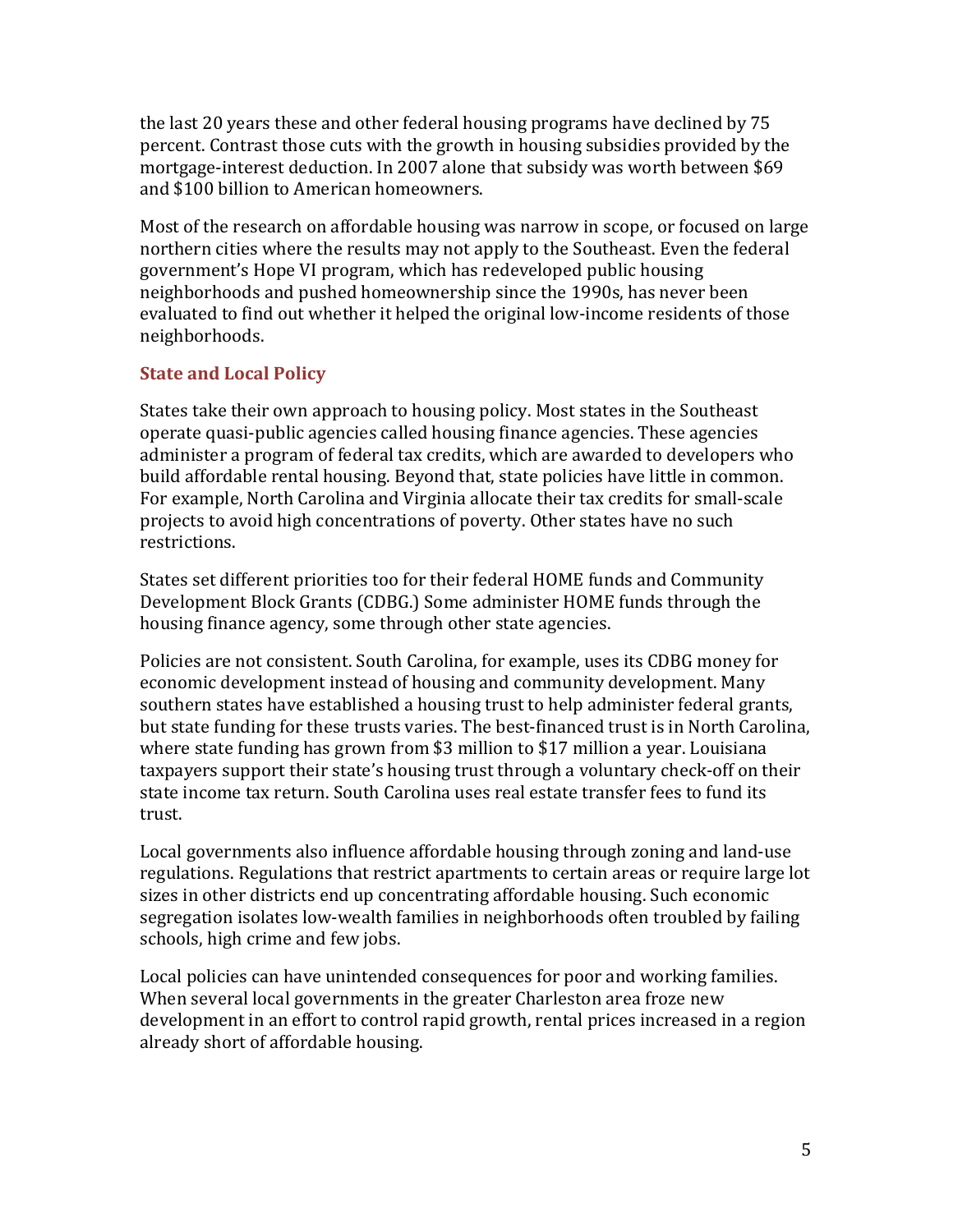#### **Ingredients of Success**

The financial forces that created the current mortgage crisis and the collapse of old-line Wall Street firms have also made the task of non-profits working on affordable housing more complicated than ever.

The days when the local banker could renegotiate the terms of a home mortgage when the local plant shut down are long gone. Today, affordable housing requires the combined skills of a banker, developer and social worker with a dose of a rabble-rouser to make people think.

Ideals and good intentions are not enough. Developers who build low-income rental housing need to understand how to finance their projects by selling federal tax credits to investors. Lenders who work with low-income families need to understand the intricacies of the mortgage markets where loans are bundled and resold may times over as securities. And non-profit organizations need dozens of partnerships with government agencies, banks and other non-profits to make these deals work.

The foundation's study found that the most successful local organizations were also the most sophisticated. They understand the social and political forces that drive their local housing market as well as the forces that drive Wall Street.

"What you end up with is layers of financing in highly complex deals," said King of the Federation of Appalachian Housing Enterprises.

There are many examples of organizations with the savvy needed to make these deals work. King's organization, for example, works with more than 40 housing agencies in four states to develop and advocate for affordable housing. He understands the strong preference among mountain people for owning land. But he also understands the harsh realities of a falling real estate market, where the dream of homeownership so easily turns into a trap.

In some ways the story of affordable housing today is a bleak one. Affordable housing is less of a federal priority than ever. Few states in the Southeast have made affordable housing a top priority. The subprime mortgage crisis has made lenders

*SOLUTION: Foundations can help by making sure the organizations and networks they support demonstrate the technical sophistication needed to succeed. Foundations can also help by supporting umbrella organizations that can share expertise with other member organizations. Key components for successful community housing organizations and their partners include:*

- *Visionary leadership*
- *Mechanisms for accountability to the communities that they serve*
- *Management systems for large capital investments*
- *Expertise in federal taxcredit programs and other tools for developing low-income rental housing*
- *Access to low-cost mortgages and housing subsidies*
- *Federal approval to make loans as a Community Development Financial Institution; the capacity to evaluate loan applications and support loans*
- *Strong customer service and education*
- *Partnerships with organizations that connect customers with job training, education and savings programs*

more wary than ever of risk -- real or perceived. And we are in a major economic recession.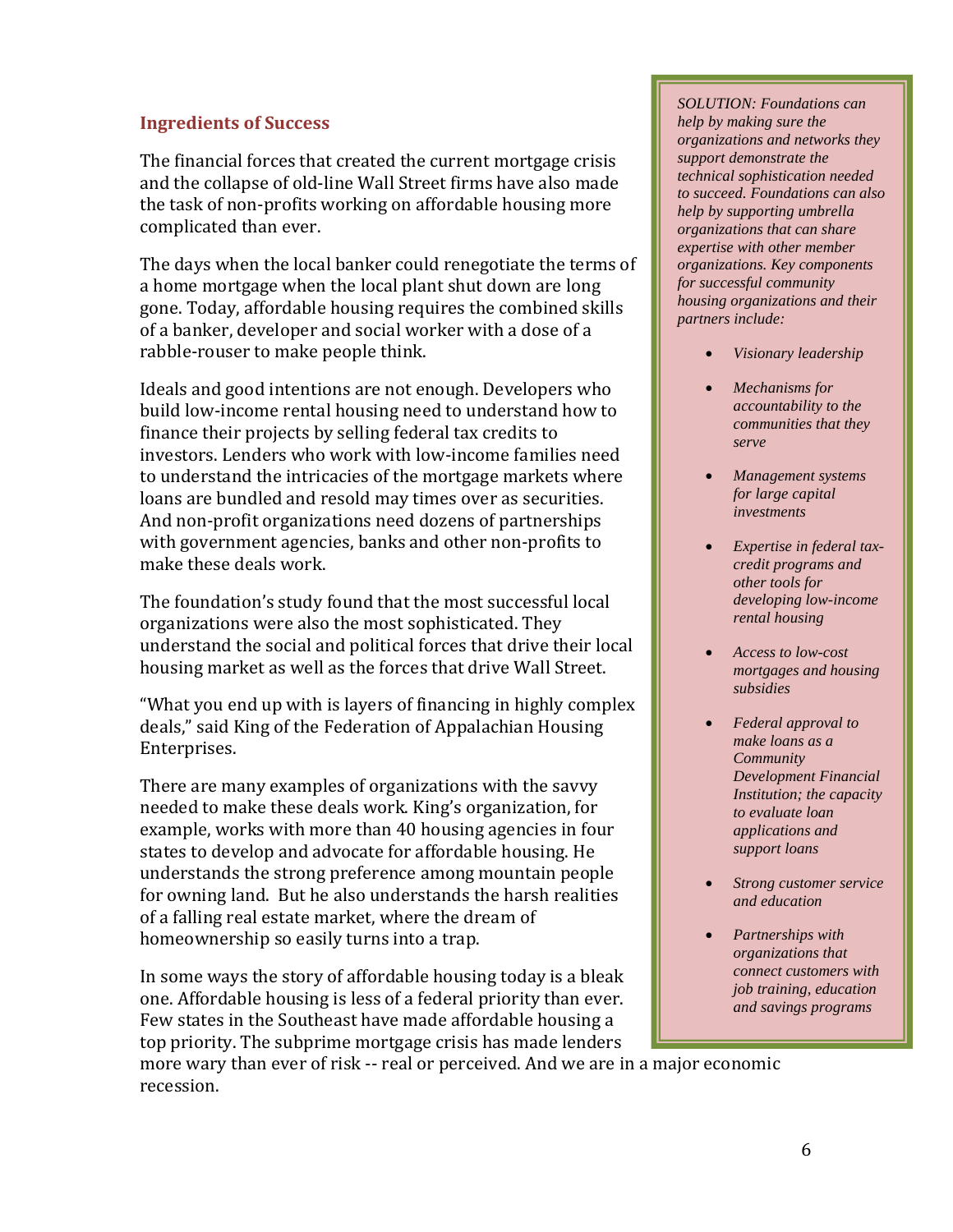But in the face of crisis, non-profits across the Southeast have developed strategies that work.

#### **Examples of Success**

East Biloxi was home to about 10,000 people when Hurricane Katrina blew in from the Gulf of Mexico in August 2005.

The storm destroyed 80 percent of the neighborhood's housing stock. Most of the neighborhood's residents were low-wealth, working families. Many people owned homes, passed down to them by their parents and grandparents, but few had flood insurance or the money to repair them.

Community organizers worked through the disaster to help with food and immediate shelter, and as conditions improved they saw an opportunity in the ruined city. They would rebuild with affordable, decent housing that would help the neighborhood's low-income residents build a better life than they had had before the storm.

They formed the East Biloxi Coordination, Relief and Redevelopment Agency. So far the agency has renovated 650 houses and replaced 36 that were damaged beyond repair. The agency also has 78 new houses under construction. As importantly the agency has rebuilt a sense of community with a center staffed by community residents and volunteers, who, after coming to the Gulf Coast to assist disaster recovery efforts, have chosen to stay in Mississippi. The center has set up a network of block captains and put together a group that will work on developing neighborhood businesses.

"There are communities like East Biloxi all over the country, and unless something happens, a tragedy like Katrina, they are overlooked," said Misty Maaya, the agency's director of development and strategic marketing.

"To truly recover from Katrina we needed to take whatever tools we could to empower community residents because the volunteers, the foundations, the national attention will not always be here."

The [Santee-Lynches Community Development Corporation](http://www.slcdc.net/) started more than 15 years ago by residents of Sumter, S.C. who understood the challenges families face breaking the cycle of poverty.

The CDC works at reducing poverty in 14 mostly rural counties by combining affordable housing with local economic development and financial counseling. Santee-Lynches has developed affordable rental complexes and it also helps lowwage families buy houses. The CDC also developed a shopping center in Sumter and helped county officials recruit a metal finishing plant to rural Lee County.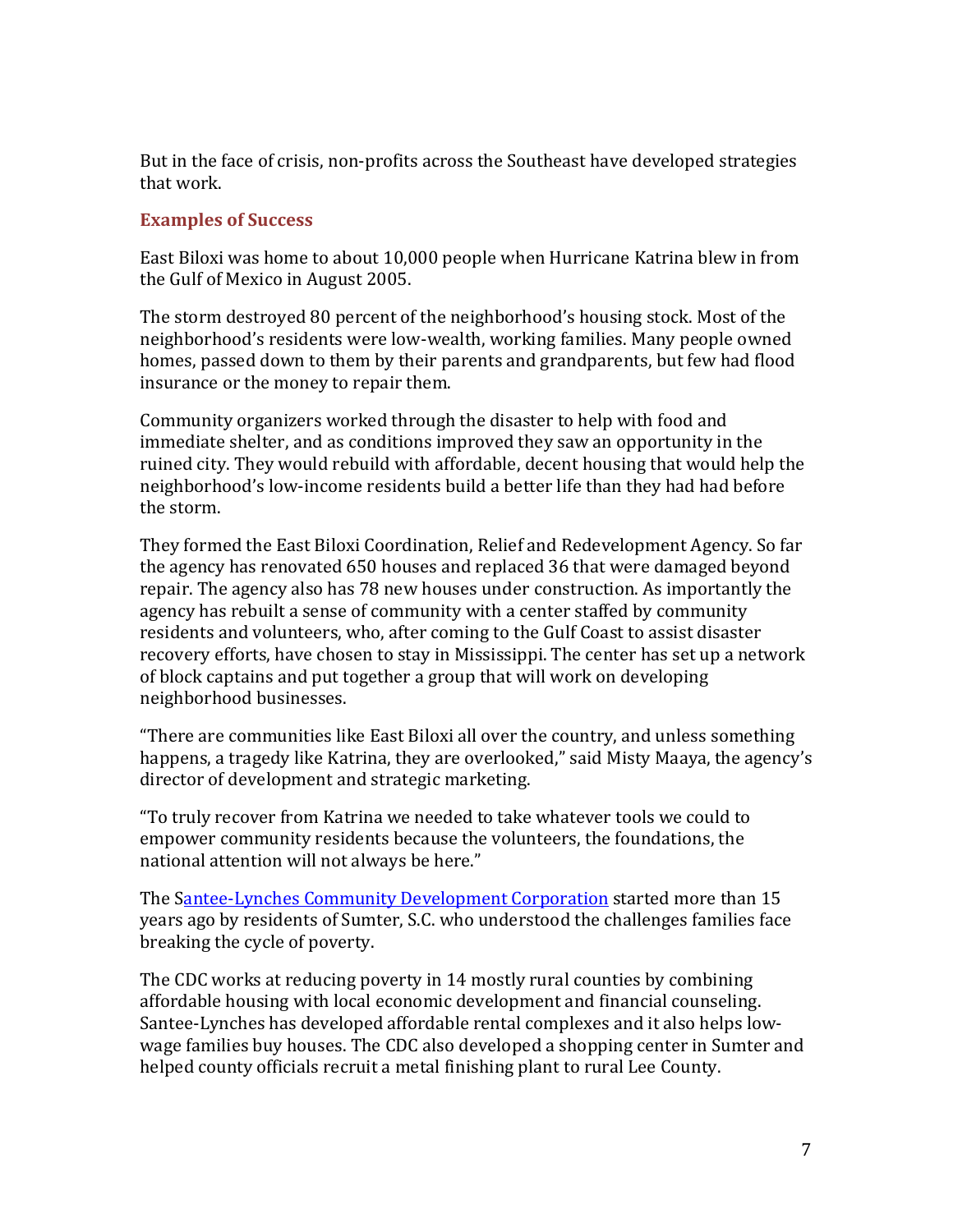Luis Rodriguez, the president of the CDC, grew up in the housing projects on New York's Lower East Side and understands the families he serves.

"We don't see a lot of foreclosures in our end of it because we provide housing counseling and we don't allow people to get in over their heads," Rodriguez said. "Once you understand how you gain wealth through homeownership it's unlikely you'll ever go back to renting and giving that money to the landlord."

In Burnsville, N.C., a mountain town of about 1,600, community organizers started working with immigrant families who had settled in the mountains of North Carolina, mostly for construction jobs. Several families lived in a small mobile-home park, half occupied by immigrants and the other half by older, lifelong Burnsville residents.

Advocates for affordable housing have traditionally overlooked manufactured housing. Until recent improvements in construction quality, manufactured housing was considered substandard and carried a stigma.

Nonetheless, mobile homes represent about 18 percent of the housing stock in North Carolina. The N.C. Housing Coalition and others have worked since 2003 to improve consumer protections for buyers and owners of manufactured housing. Advocates have also worked to improve protections for thousands of North Carolinians who own their home but lease a lot in one of an estimated 4,000 parks in the state. These residents have few legal protections. Until recently, a landlord was required to give just 10 days notice of closure. Once evicted, residents often lose their homes too because they are too expensive to move.

The Burnsville project provides greater protection for mobile-home owners who lease their lots. Working with the N.C. Housing Coalition and others, Burnsville organizers bought the park from its owner and turn it over to a non-profit organization, which will hold the land in trust. The land trust will provide residents with a stable place to park their homes. With that stability comes the chance to save money, keep their children in the same schools and develop a sense of community.

The Housing Coalition helped develop state legislation for tax credits for the owners of mobile-home parks who sell to tenant-owned cooperatives or non-profits. The coalition also won legislation that requires landlords to give residents and the state 180 days notice before beginning an eviction. The coalition hopes to learn from its experience in Burnsville and find a larger park in another part of the state that could be converted into a tenant-run cooperative, which would give mobile-home owners a chance to build an asset through their share in the cooperative.

"It's one of those things that I think a lot of people are still uncomfortable with because it doesn't fit the stereotype of the picket fence and stick-built house," said Estes, of the housing coalition. "We think it's worth trying because it's a big part of our housing stock and it's where a lot of poor people live."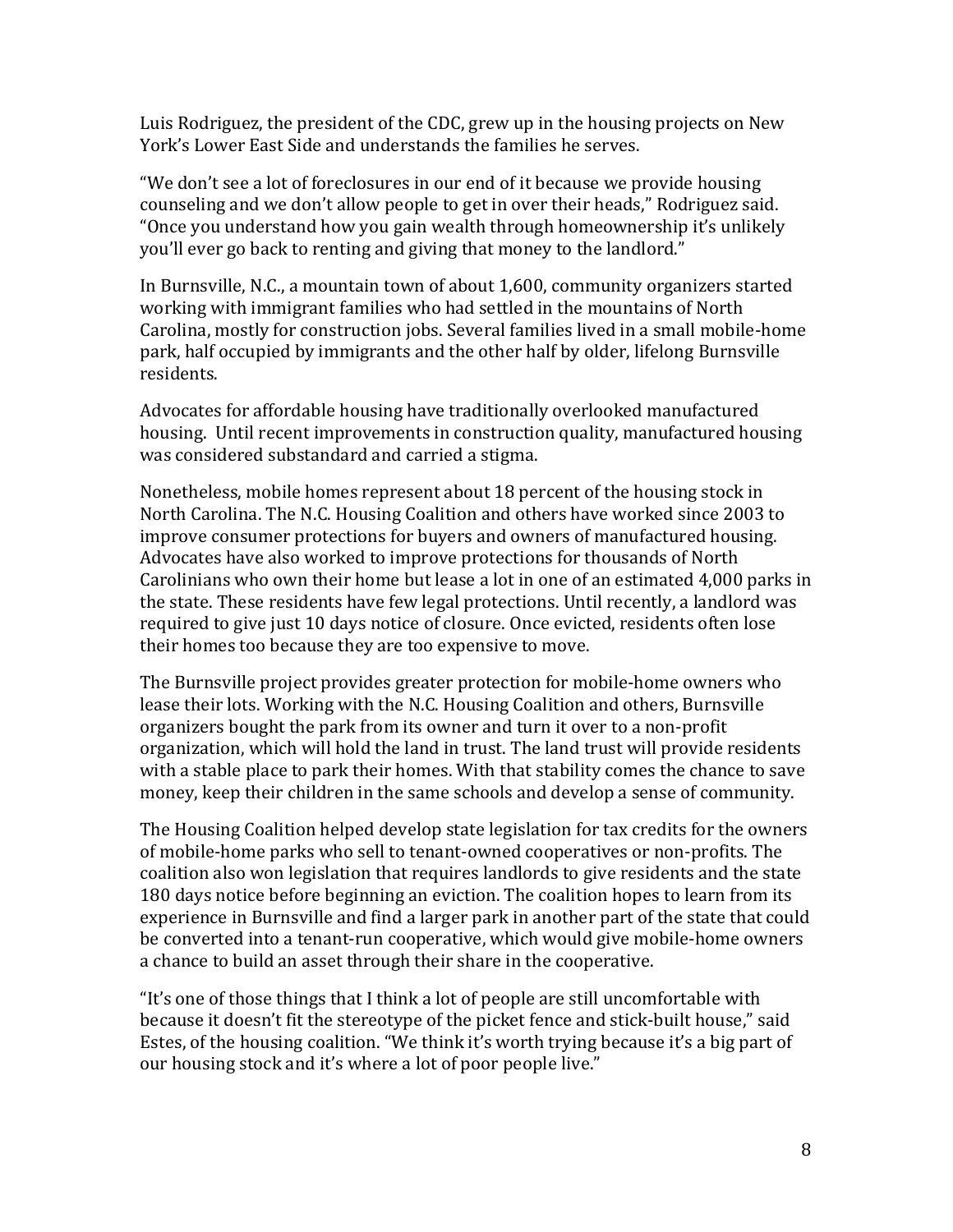The Mary Reynolds Babcock Foundation found much to be inspired by. Imagine turning mobile-home parks across the Southeast into communities where lowincome families could build a stake in collective ownership. Imagine a town with

zoning that encouraged mixed-use housing developments where poor and middle-income people are neighbors. Imagine rebuilding from the ruins of Katrina.

# **Stepping Up**

Housing costs remain a barrier to many families in the region who want to improve their economic status. Local governments have stepped up in promising ways.

In some communities, cities make loans to low-income homebuyers in exchange for an equity stake in the home. The homeowner also agrees to resell at a price set by formula to make the house affordable for the next buyer.

Non-profits are also finding ways to buck rising home prices. In Orange County, N.C., for example, the [Orange Community](http://www.communityhometrust.org/index.shtml)  [Land Trust](http://www.communityhometrust.org/index.shtml) works to keep about 100 housing units affordable by retaining ownership of the land. Homeowners lease the land long-term, which gives them the rights of property owners. But when they sell, a resale formula keeps the price affordable.

The foundation's report suggests a framework for policy makers as they think about the relationship between affordable housing and poverty reduction. State and local organizations such as the North Carolina Housing Coalition and The Lowcountry Housing Trust in Charleston are critically important policy partners.

Conclusion: Local housing organizations have proven themselves as responsible lenders and developers that can help low-wealth families find housing that serves as a path out of poverty. Successful programs connect families to job training and education. They pay attention to community and build affordable housing in neighborhoods with good schools and transportation.

Success requires an understanding of local market forces, history and cultural bias. A strategy that works in rural Appalachia may fail in suburban Charleston. Think about the barriers created by local zoning ordinances and state policy. Do policies isolate low-wealth families or connect them to

*SOLUTION: Foundations can take the lessons learned in successful organizations such as the ones mentioned here and look for ways to apply them in other communities. Examples of promising lessons are:*

- *Community-based strategies that empower residents to rebuild communities after disasters even better than they were before*
- *Combining affordable housing with local economic development can begin to build a base for reducing poverty*
- *Innovative shared ownership strategies such as using a land trust to hold land can be used with other kinds of housing as a way to build community wealth, stability and pride*
- *Local and statewide housing trust funds can help make housing more affordable for more people*
- *Regional networks of local organizations can collectively reach a larger scale of impact than individual organizations can do alone*

opportunity? How can you change these policies to promote affordable housing in a way that helps reduce poverty?